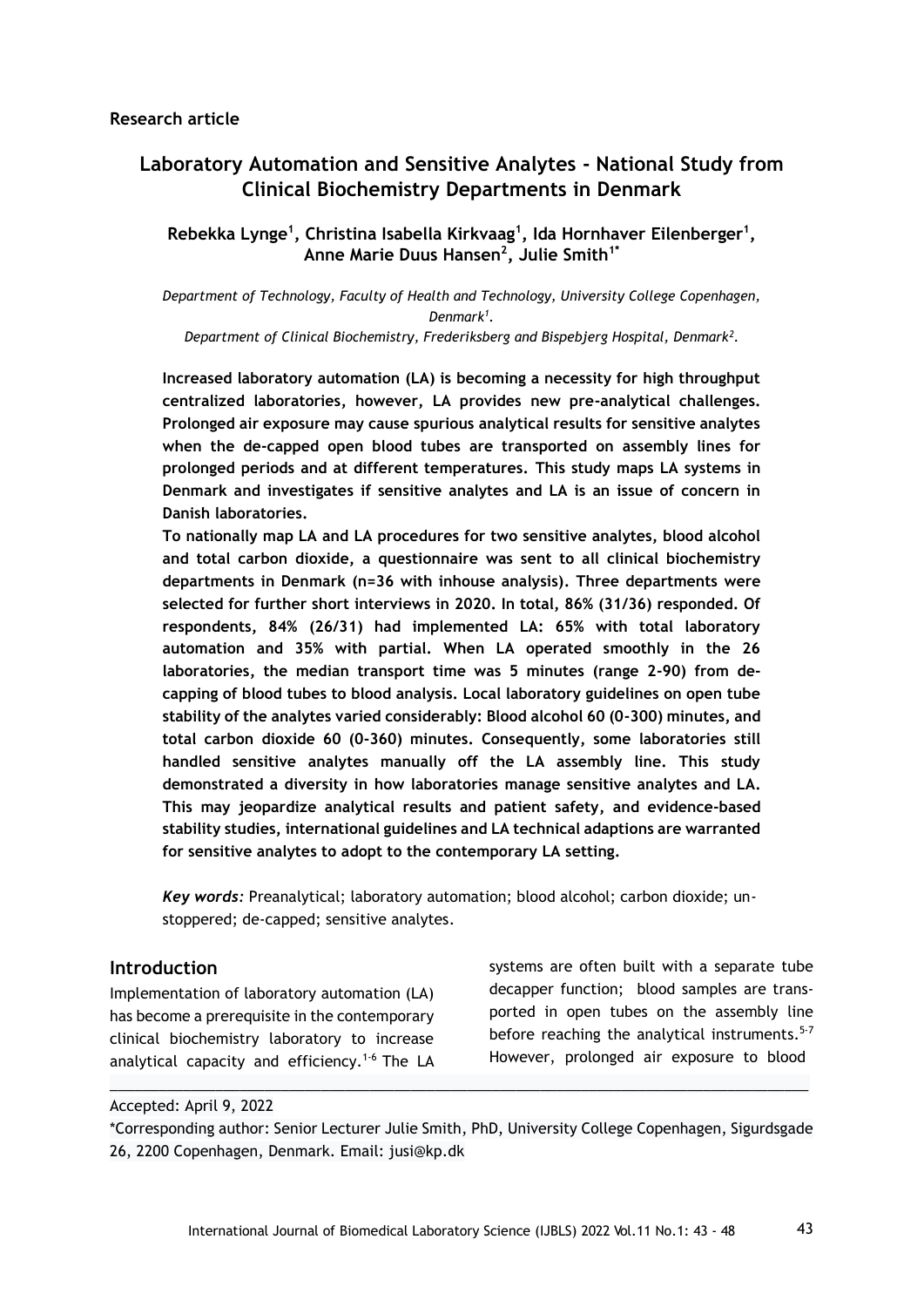samples may cause spurious analytical measurements for sensitive analytes. $8,9$ Transporting the open tubes at increased temperatures, during technical downtime or within larger LA systems may jeopardize patient safety. Some blood analytes may be more vulnerable than others, for instance, blood alcohol and total carbon dioxide are suspected to be sensitive due to the volatile nature of the substances.<sup>8,9</sup>

Guidelines and thorough studies concerning the stability of sensitive analytes in open tubes have not previously been described. This may result in lack of standardization for the LA pre-analytical handling of sensitive analytes. To investigate if sensitive analytes and LA is an issue of concern in the laboratories, this study mapped local laboratory stability guidelines and how laboratories handled blood alcohol and total carbon dioxide in LA. In addition, the differences in LA systems and the open tube transportation time was also reviewed. A survey was created and distributed to all clinical biochemistry laboratory departments in Denmark supported by short qualitative interviews.

#### **Materials and methods**

In April 2020, a questionnaire was distributed to all clinical biochemistry departments with inhouse analysis in Denmark. The questionnaire focused on whether the department had LA or not; type; time from de-capping to start of analysis; local guidelines regarding the stability of the blood alcohol and total carbon dioxide analytes in open tubes. Three departments representing dissimilar answers in the questionnaire were interviewed in May 2020. Informants signed a written consent before the audio recorded short semi-structured telephone interview. The interview included: 1) LA system and de-capping procedure and 2) blood alcohol and total carbon dioxide stability in open tubes. Interviews were completed and transcribed in Danish. GraphPad Prism 8.4.3 (GraphPad Software, USA) illustrated data. Fisher's exact test was applied to two-group comparisons, α= 0.05. Ethical approval was not required according to the Danish ethical committees.<sup>10</sup>

## **Results**

In total, 86% (31/36) of the departments responded to the questionnaire.

#### *Automation in Denmark*

Laboratories with automated assembly lines and choice of LA system in Denmark are shown in Figure 1. The questionnaire included the open-ended question "*How long does it take to transport a blood sample on the automated assembly line from de-capping to analysis on a day when everything runs smoothly?*" and Table 1 shows the LA median open tube time and the difference within the same manufacturer of the LA system. Table 1 also shows if tubes for blood alcohol and total carbon dioxide measurements were chosen to be transported on or off the assembly line. There were no differences between sensitive analytes for this choice (Table 1, p>0.9). There were no differences in reported stability time between blood alcohol and total carbon dioxide (Table 2, p>0.9).

Bispebjerg and Frederiksberg Hospital, Copenhagen (BF Copenhagen) started to operate a total LA system in January 2020, but a specialized biomedical laboratory scientist (BLS) expressed concerns about flow related difficulties and having manual steps for *e.g*. sensitive analytes: "... this was not expected with implementing total LA."

#### *Blood alcohol and automation*

When measuring blood alcohol, tubes were not always transported on the automated assembly lines in Danish laboratories, Table 1. BF Copenhagen initially transported the open tubes on the assembly line. However, samples continuously exceeded the 30 minutes stability warned by the alarm system. Even by drawing blood into a separate tube at phlebotomy for alcohol measurement only, the time issue was still not resolved. This resulted in blood alcohol testing in separate tubes and handled manually off the assembly line. The BLS from Zealand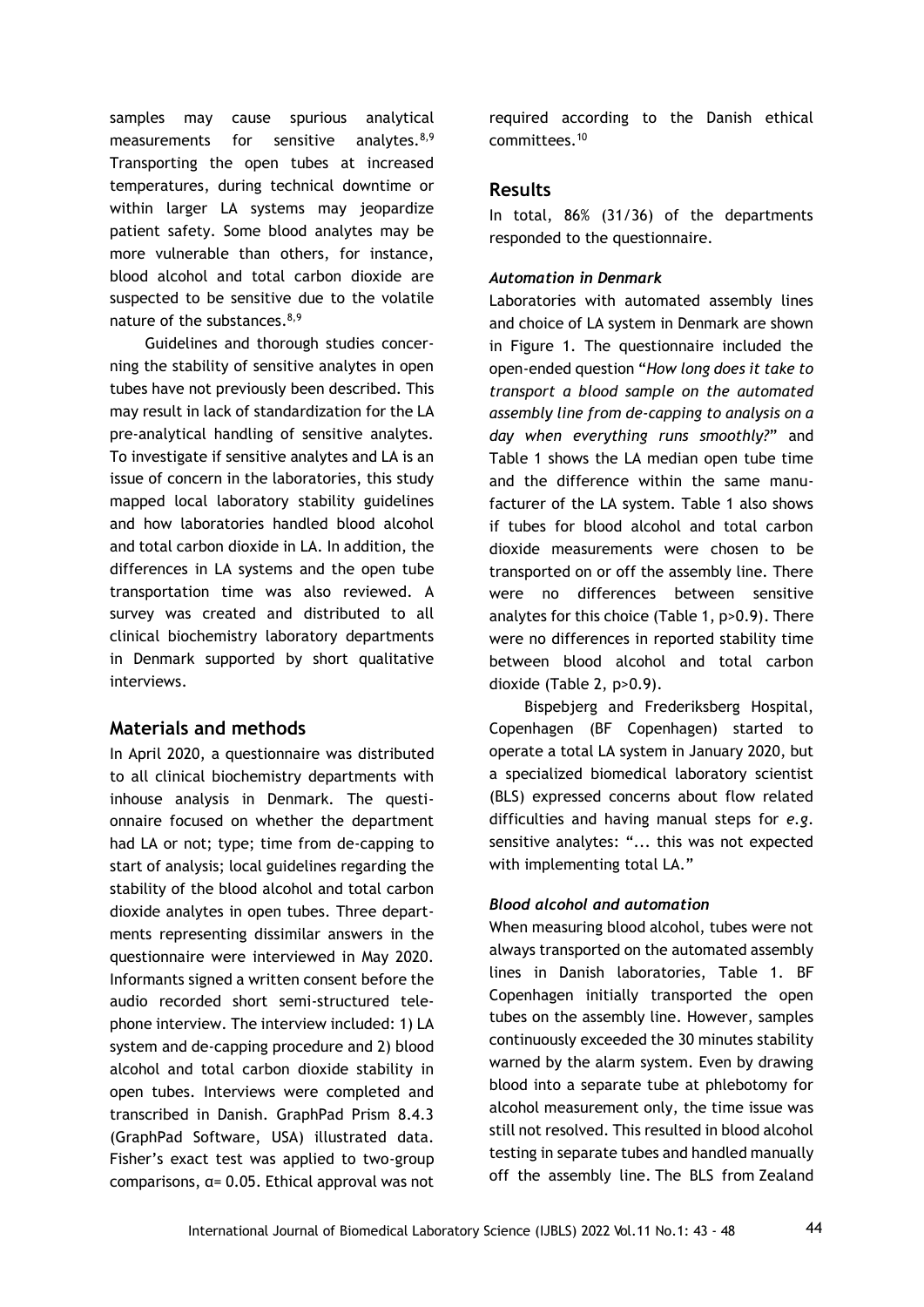University Hospital Roskilde (ZUH Roskilde) reported samples were centrifuged in the TLA system and sorted to the output station still capped from where they were manually

handled for analysis to avoid evaporation.

 There was an interlaboratory variation in local guidelines for the stability of blood alcohol in open tubes, Table 2.

**B. TLA or PLA** 



# A. Automation in Danish Laboratories

**Figure 1:** Laboratory Automation (LA) in Denmark in year 2020.

A: Laboratories with and without LA among departments with in-house analysis.

B: Distribution of total laboratory automation (TLA) and partial laboratory automation (PLA) among laboratories with LA.

C: Distribution of laboratories choice of type of LA systems. Note Aptio is based on the Flexlab system from Inpeco, but with a Siemens instrumental collaboration.

D: Quote from a biomedical laboratory scientist (BLS) from Regional Herning Hospital who elaborated benefits of their awaited new LA system and the decapping function.

Abbreviations: Aptio = Aptio Automation (Siemens Healthineers, Germany & Inpeco SA, Switzerland). Cobas = Cobas Connection Modules (Roche Diagnostics, Switzerland). Flexlab = Flexlab Automation (Inpeco SA, Switzerland). GLP = GLP Systems (Abbott Laboratories, USA - IL). Vitros = VITROS Automation Solutions (Ortho Clinical Diagnostics, USA - NJ).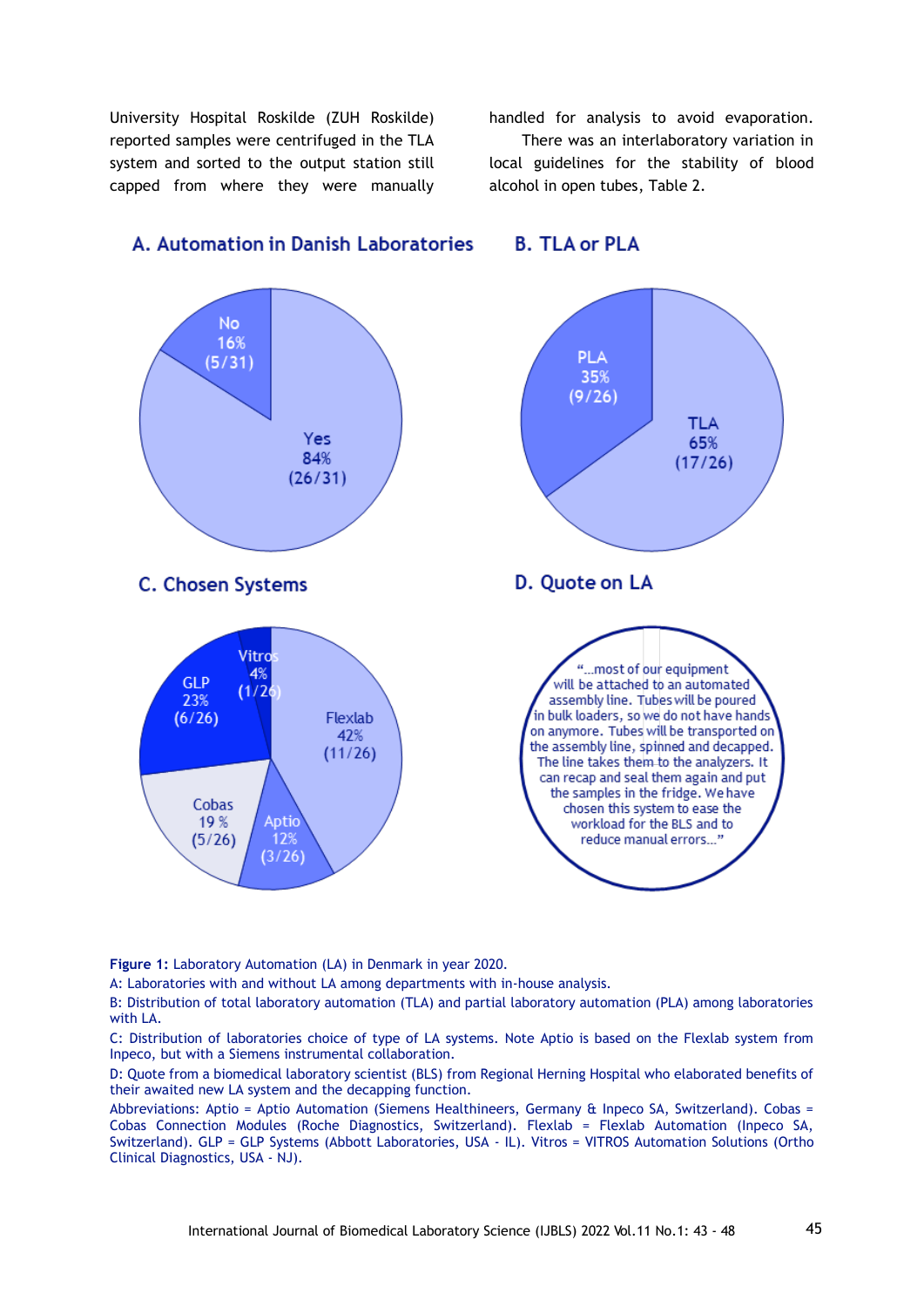**Table 1:** The reported laboratory automation (LA) system at clinical biochemistry departments in the Danish health care system (n = 26). The table shows open tube transportation time on assembly lines (i.e. time from decapping tubes to analysis). The table also shows whether the laboratories measure blood alcohol/total carbon dioxide or not; and if they use the assembly line or not.

| LA<br>system   | N    | Minutes from<br>de-capping to<br>analysis, media<br>$n$ [range] | <b>Transport</b><br>type | <b>Blood Alcohol</b>                  |                                |                          | <b>Total Carbon Dioxide</b>          |                                |                          |
|----------------|------|-----------------------------------------------------------------|--------------------------|---------------------------------------|--------------------------------|--------------------------|--------------------------------------|--------------------------------|--------------------------|
|                |      |                                                                 |                          | On<br>assembly<br>line <sub>(%)</sub> | Off<br>assembly<br>line $(\%)$ | Do not<br>analyze<br>(n) | <b>On</b><br>assembly<br>line $(\%)$ | Off<br>assembly<br>line $(\%)$ | Do not<br>analyze<br>(n) |
| Aptio          | 4    | $10 [4-60]$                                                     | <b>Individual</b>        | 75<br>(3/4)                           | 25<br>(1/4)                    | $\mathbf{0}$             | 100<br>(4/4)                         | 0<br>(0/4)                     | $\mathbf{0}$             |
| Cobas          | 5    | 60 [5-90]                                                       | Racks of 5<br>samples    | 60<br>(3/5)                           | 40<br>(2/5)                    | $\mathbf 0$              | 60<br>(3/5)                          | $\mathbf 0$<br>(0/5)           | 2                        |
| <b>Flexlab</b> | 10   | $5 [2-30]$                                                      | <b>Individual</b>        | 90<br>(9/10)                          | $\mathbf{0}$<br>(0/10)         |                          | 60<br>(6/10)                         | 0<br>(0/10)                    | $\overline{4}$           |
| <b>GLP</b>     | $6*$ | $3.5$ [2-15]                                                    | Individual               | 67<br>(4/6)                           | 33<br>(2/6)                    | 0                        | 0<br>(0/6)                           | 50<br>(3/6)                    | 3                        |
| <b>VITROS</b>  | 1    | $20$ [-]                                                        | Individual               | $\mathbf{0}$<br>(0/1)                 | 100<br>(1/1)                   | $\mathbf{0}$             | $\mathbf{0}$<br>(0/1)                | $\mathbf{0}$<br>(0/1)          |                          |
| Total          | 26   | $5 [2-90]$                                                      |                          | 76<br>(19/25)                         | 24<br>(6/25)                   |                          | 81<br>(13/16)                        | 19<br>(3/16)                   | 10                       |

No difference between sensitive analytes in use of assembly line or not, p>0.9.

\*) Medan [range] based on four answers, as two respondents did not specify their time range from decapping to analysis. Aptio = Aptio Automation (Siemens Healthineers, Germany & Inpeco SA, Switzerland); Cobas = Cobas Connection Modules (Roche Diagnostics, Switzerland); Flexlab = Flexlab Automation (Inpeco SA, Switzerland); GLP = GLP Systems (Abbott Laboratories, USA - IL); VITROS = VITROS Automation Solutions (Ortho Clinical Diagnostics, USA - NJ).

**Table 2:** Danish clinical biochemistry department's reported open tube stability on blood alcohol and total carbon dioxide according to their laboratory local guideline. The stability according to the LA system of the laboratory is also shown. Of the 26 laboratories with LA, 96% (25/26) measured blood alcohol, but only 62% (16/26) measured total carbon dioxide.

| After decapping:<br><b>Reported stability</b> |           | Blood Alcohol (n=25 laboratories) |                             |    | Total Carbon Dioxide (n=16 laboratories) |  |  |  |
|-----------------------------------------------|-----------|-----------------------------------|-----------------------------|----|------------------------------------------|--|--|--|
| in minutes*                                   |           | %                                 | <b>Laboratory LA System</b> |    | <b>Laboratory LA System</b>              |  |  |  |
|                                               | $0 - 30$  | 32                                | Aptio, Flexlab, GLP         | 31 | Aptio, GLP                               |  |  |  |
|                                               | $31 - 60$ | 20                                | Flexlab, Vitros             | 31 | Cobas, Flexlab, GLP                      |  |  |  |
|                                               | 61-90     | O                                 |                             | 0  | ٠                                        |  |  |  |
|                                               | > 90      | 28                                | Cobas, Flexlab, GLP         | 19 | <b>Flexlab</b>                           |  |  |  |
| Not established                               |           | 20                                | Flexlab, Cobas, GLP         | 19 | Flexlab, Cobas                           |  |  |  |

No difference between blood alcohol and total carbon dioxide reported stability time guidelines (p>0.9).

\*) Median (range) for reported stability of blood alcohol was 60 min (0-300 min), and for total carbon dioxide it was 60 min (0- 360 min).

LA = laboratory automation; Aptio = Aptio Automation (Siemens Healthineers, Germany & Inpeco SA, Switzerland); Cobas = Cobas Connection Modules (Roche Diagnostics, Switzerland); Flexlab = Flexlab Automation (Inpeco SA, Switzerland); GLP = GLP Systems (Abbott Laboratories, USA - IL); Vitros = VITROS Automation Solutions (Ortho Clinical Diagnostics, USA - NJ).

#### *Total carbon dioxide and automation*

When measuring total carbon dioxide, not all laboratories transported the blood tubes on the LA assembly line, Table 1. The majority of the laboratories, 62 % (10/16), had an open tube stability guideline of one hour or less, Table 2, which also shows an interlaboratory variation in local guidelines.

According to the BLS from Regional Hospital, Herning (RH Herning), open tubes for

total carbon dioxide measurements were transported on a partial LA system, which would warn if a test result and stability was about to be exceeded. The laboratory stresstested the system regularly for turnaround time during peak periods. ZUH Roskilde claimed that staff, once every hour, ensured measurement did not expire by checking if test results were available. If no results were available, the staff would manually take the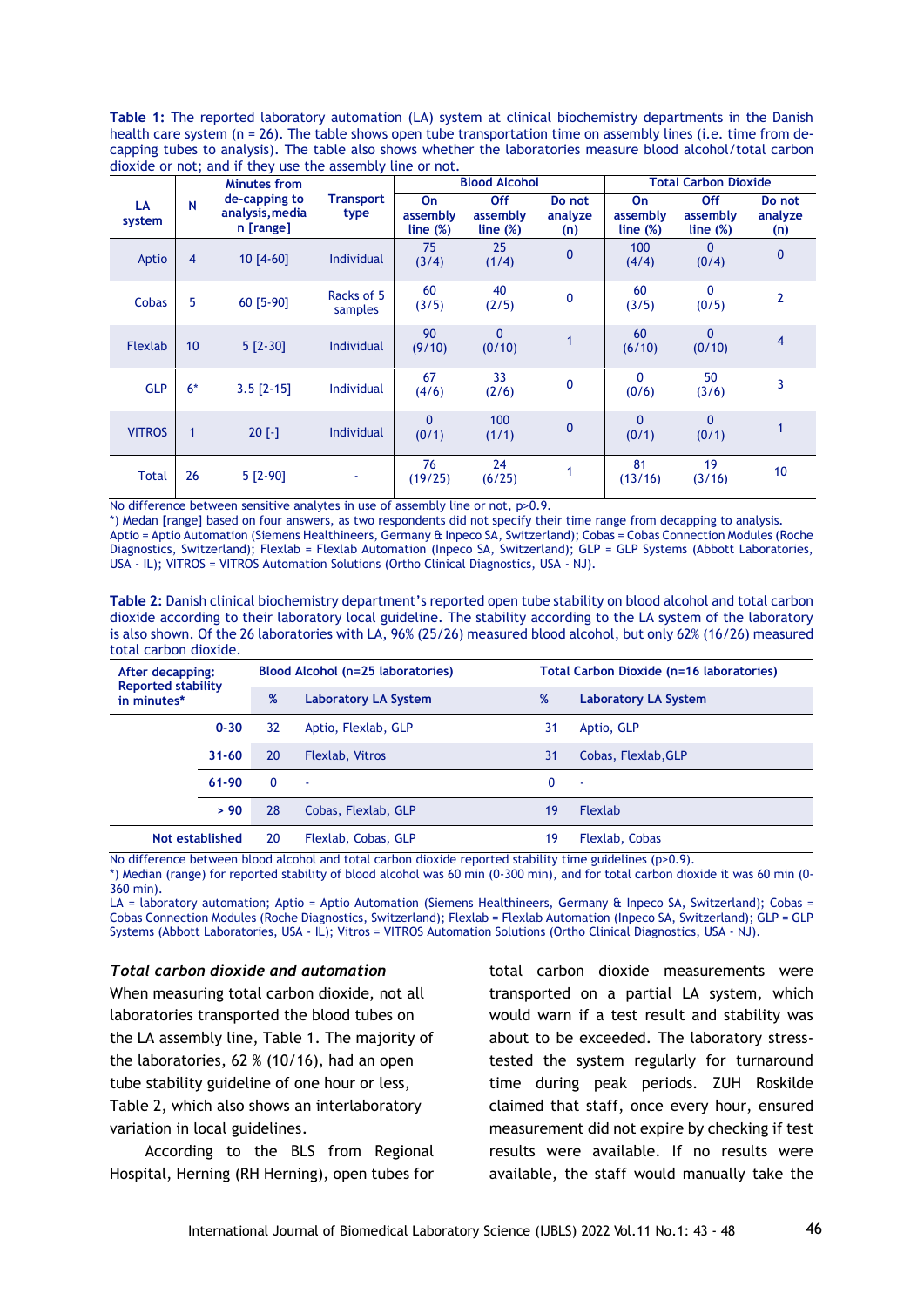open tubes off the assembly line to ensure the sample was properly analyzed to avoid evaporation.

### **Discussion**

Even though LA systems significantly improve capacity and efficiency, and reduce human errors, the systems possess pre-analytical challenges that laboratories must address.<sup>11</sup> This includes sensitive analytes transported on assembly lines in open tubes, which may evaporate or otherwise react to prolonged air exposure at various temperatures.<sup>1-4</sup> It was observed that local open tube stability guidelines varied greatly from 0 to 300 minutes for blood alcohol and 0 to 360 minutes for total carbon dioxide among different laboratories. Two previous studies addressed the open tube concern for blood alcohol and total carbon dioxide analytes and suggested that analytical measurements are acceptable when analyzed within 120 minutes after de-capping.<sup>8,9</sup> Nielsen *et al*. suggested that the majority of common analytes (20 of 23 analytes) were not sensitive to de-capping and plasma evaporation with a stability of 6 hours or more at room temperature. The study did not include blood alcohol and carbon dioxide.<sup>12</sup> In practice and without downtime, this study demonstrated that open tubes in general were transported on assembly lines for a median five minutes (after automated de-capping and until analysis), however, some Danish laboratories reported up to 90 minutes transportation time. Many laboratories avoided the problem by handling the tubes for sensitive analytes manually and off the assembly lines. This again confirms preanalytical issues are handled differently among laboratories, sometimes even despite international guidelines exists, like procedures of blood tube order of draw.<sup>13</sup>

De-capped open blood tubes transported on automated assembly lines may be a new preanalytical LA based challenge and could jeopardize the quality of analytical results and patient safety. For quality assurance and standardization of stability guidelines, this study suggests that there is a requirement for evidence-based temperature and time stability studies on sensitive analytes in open tubes. LA manufactures may also assist in solving this preanalytical issue with certain LA adaptions.

# **References**

1. Lippi G, Da Rin G. Advantages and limitations of total laboratory automation: A personal overview. Clin. Chem. Lab. Med. 2019;57:802–11.

2. Louise Ellison T, Alharbi M, Alkaf M, Elimam S, Alfaries M, Al Nounou R, Nasr R, Owaidah T. Implementation of total laboratory automation at a tertiary care hospital in Saudi Arabia: effect on turnaround time and cost efficiency. Ann. Saudi Med. 2018;38:352–7.

3. Yu H-YE, Lanzoni H, Steffen T, Derr W, Cannon K, Contreras J, Olson JE. Improving Laboratory Processes with Total Laboratory Automation. Manag. Adm. 2018;50:96–102.

4. Genzen JR, Burnham C-AD, Felder RA, Hawker CD, Lippi G, Peck Palmer OM. Challenges and Opportunities in Implementing Total Laboratory Automation. Clin. Chem. 2018;64:2:259–264.

5. Yang T, Wang T-K, Li VC, Su C-L. The Optimization of Total Laboratory Automation by Simulation of a Pull-Strategy. J. Med. Syst. 2015;39:1:162.

6. Ialongo C, Porzio O, Giambini I, Bernardini S. Total Automation for the Core Laboratory: Improving the Turnaround Time Helps to Reduce the Volume of Ordered STAT Tests. J. Lab. Autom. SAGE Publications Inc.; 2016;21:451–8.